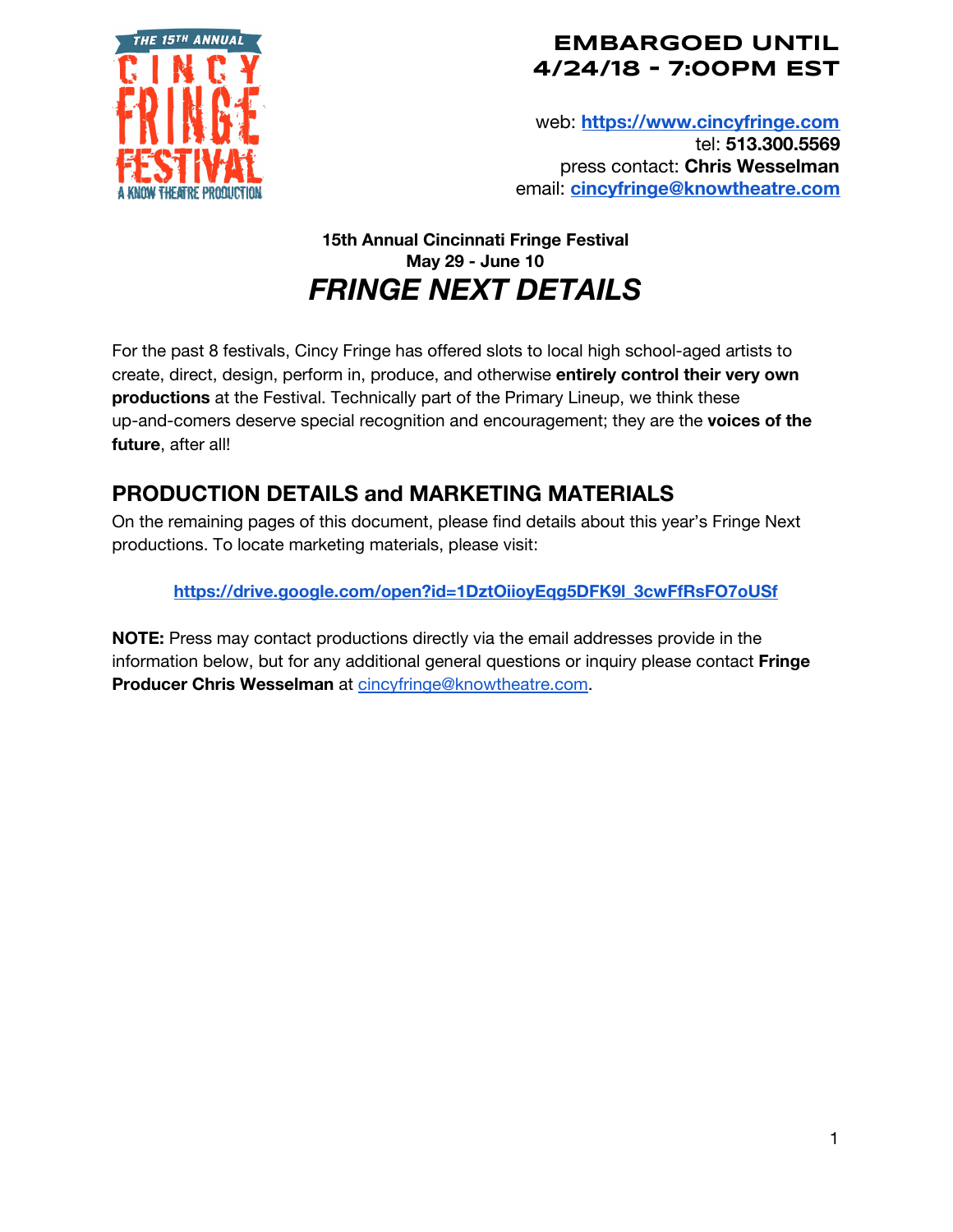

### **EMBARGOED UNTIL 4/24/18 - 7:00PM EST**

web: **[https://www.cincyfringe.com](https://www.cincyfringe.com/)** tel: **513.300.5569** press contact: **Chris Wesselman** email: **[cincyfringe@knowtheatre.com](mailto:cincyfringe@knowtheatre.com)**



**Show Title**: *Annalise* (Fringe Next participant) **Group Name:** Take Two **From:** Cincinnati, OH **New or Returning Participant:** New **Category (Tags):** Play (Drama, Mental Health Themes, Storytelling) **Rating:** PG-13

**10-word Description:** Two teens learn to deal with their mental disorders. Together. **Story for the Press:** The inspiration for this show comes from playwright Vicky Alcorn's experience with her own mental disorder. In today's modern society, media can romanticize the idea of mental illness. With her show, she hopes to give a more accurate portrayal of what having these disorders can actually be like.

**Full Description:** Annalise, now an adult and a best-selling author, looks back on her teenage days through an interview about how her childhood has impacted her writing as an adult, as well as though staged flashbacks. Annalise was diagnosed with an anxiety disorder when she was young, and can't remember a time when she was… well, "normal". In order to help distance herself from her disorder, Annalise pretends it's a whole different person. His name is Alex. Her whole world gets thrown for a loop when one day she meets Danny. Depressed and friendless, Danny also copes with his disorder in the same way Annalise does, and her name is Debbie. Together, Danny and Annalise learn to trust not only each other, but themselves. For the first time in their lives, they finally don't feel like they're alone.

**Artist/Company Biography:** The performing group, Take Two, features returning playwright Vicky Alcorn. Her assisting production team, Miranda Mason (Costume Designer) and Sarah Lembright (Stage Manager), are first-time Fringers who are beyond ecstatic to be participating in Fringe their senior year. The rest of the team consists of the cast, who are a mixture of returning performers and first-timers to Fringe. Take Two as a whole consists of Highlands High School students. Some were friends beforehand, while others had barely had a conversation, but through the magic of Fringe, they have been brought together to perform Annalise.

**Primary Contact Name:** Vicky Alcorn